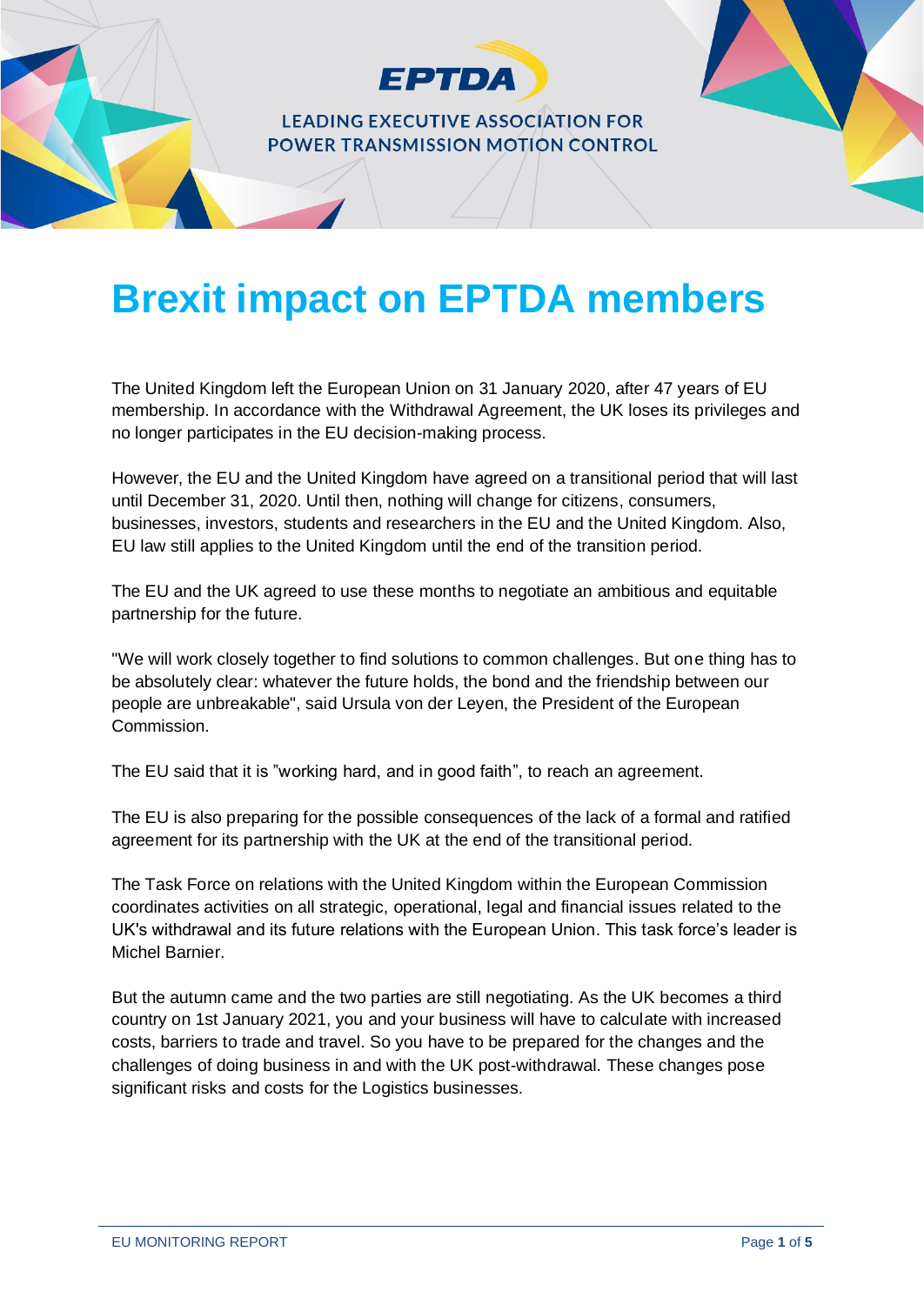

#### **Brexit: Top challenges in the logistics industry**

EPTDA members need to know that the worst-case scenario is if following Brexit, the UK is no longer part of the EU's customs union. Then customs checks may be required for goods entering and leaving the EU, resulting in increased costs or delays. Tariffs could be applied to goods and services provided to and from the EU, affecting the profitability of the contracts in the future. Currency fluctuations are another potential consequence of Brexit. They will make financial forecasting in the short to medium term difficult for those paid in foreign currencies under any of their contracts.

Here are the top challenges in the Logistics industry due to Brexit:

#### **1. Stricter border control**

[Experts at Infiniti](https://www.businesswire.com/news/home/20190813005059/en/Brexit-Impact-Logistics-Industry-Experts-Infiniti-Examine) believe that Brexit would bring about tighter border controls and create barriers at borders for the administration of trade in both directions. This can cause lower efficiency and add on to the challenges in the Logistics industry due to which goods will move slower.

Recently, Michael Gove, the minister in charge of Brexit preparations, [warned about](https://apnews.com/article/global-trade-english-channel-brexit-france-london-8c11a39d3cf24b4fdf038db2b8cf0c78) possible border backlogs after the U.K. makes its exit *de facto*, on 1<sup>st</sup> of January 2021. That is because truckers might not be ready for new paperwork and regulations that will come into effect then. Therefore, "there could be lines of 7,000 trucks at the English Channel and twoday waits to get into France immediately after the U.K. makes its economic break from the European Union", said Michael Gove. He urged businesses to prepare in order to avoid such a scenario.

But haulage and logistics companies accused the government of trying to put the blame on them for lack of preparation whilst the government's Smart Freight system is nowhere close to being operable. In fact, it will still be in a testing phase in January. This system should reduce the risk of cargo delays, but international operators need time to learn and adjust. [Chairman of the Association of Freight Software Suppliers \(AFSS\) Stephen Bartlett said:](https://theloadstar.com/more-post-brexit-logistics-confusion-as-new-customs-it-systems-are-refined/) "Our concern is less linked to the government's ability to have the software ready in time for December, but is more focused on how little time this provides haulage operators to train their staff in using these systems."

Also, work to recruit and train 50,000 new customs workers is nowhere near being finished.

"We've been consistently warning the government that there will be delays at ports, but they're just not engaging with industry on coming up with solutions," Road Haulage Association chief executive Richard Burnett said.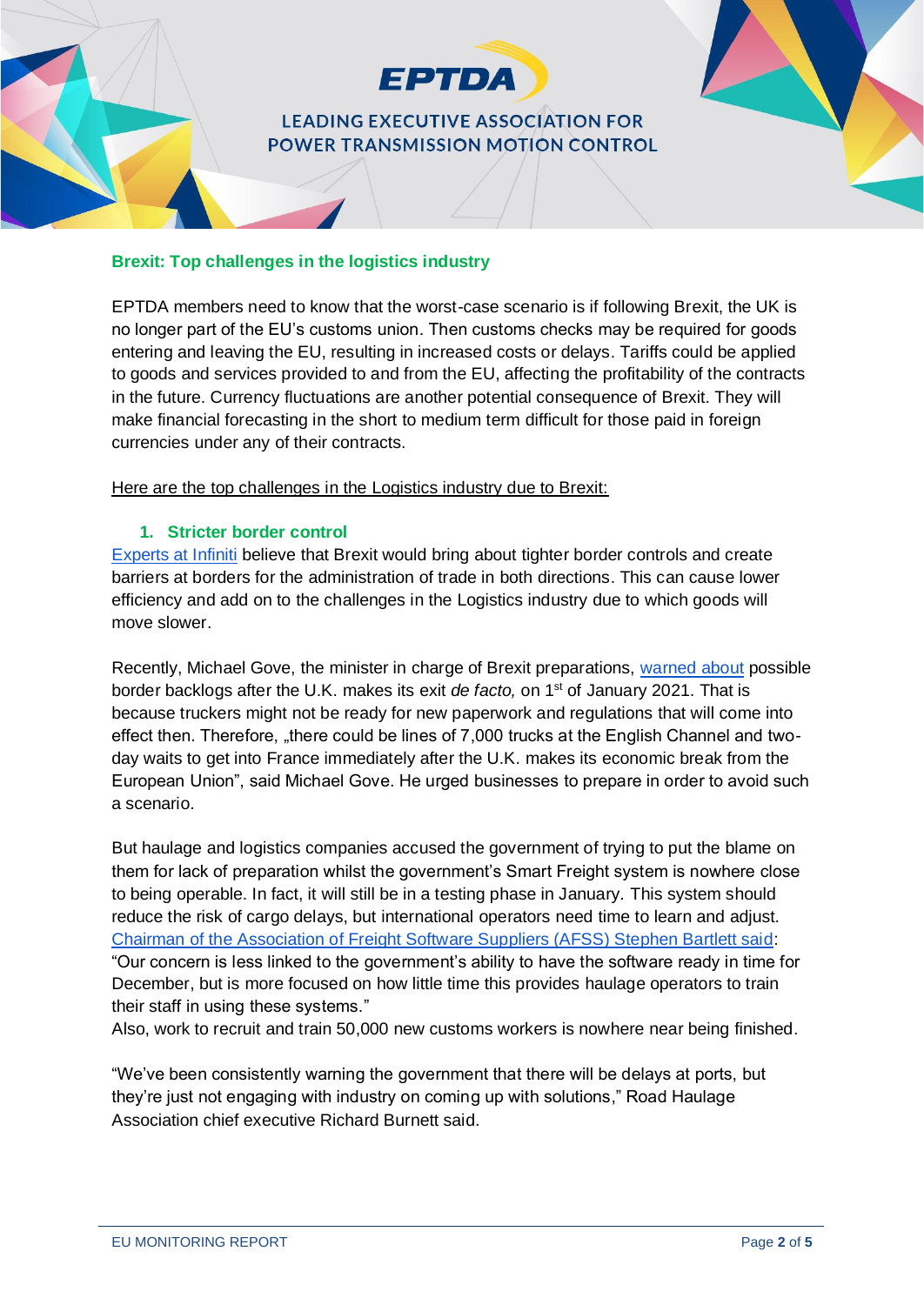

#### **2. Price increases and the need for a more skilled workforce**

[ICT Logistics, a player in the transport and logistics market from Romania, e](https://www.profit.ro/povesti-cu-profit/auto-transporturi/impactul-brexit-ului-in-piata-de-logistica-si-transporturi-cresterea-timpilor-de-tranzit-nevoia-de-soferi-calificati-in-operatiuni-vamale-scumpirea-trecerii-pe-continent-18101190)stimated that in the post-Brexit era there will be a price increase of between 5 and 15%. This estimation is related to waiting times for customs formalities, as well as, most likely, the cost of crossing the continent. Due to the fact that the UK is connected to the European space only through the ferry and Eurotunnel lines, there are no alternative routes and, therefore, the customs are made in Dover, the crossing point to the European Union.

Brexit will also have an impact on the workforce, meaning that drivers should know the commissioning and customs procedures, which will make access to the UK market more difficult, because not all companies have qualified personnel in customs operations.

#### **3. Migration control**

[Britain is to close its borders to unskilled workers and those who can't speak English](https://www.theguardian.com/uk-news/2020/feb/18/uk-to-close-door-to-non-english-speakers-and-unskilled-workers) as part of a fundamental overhaul of immigration laws. This translates to lesser EU citizens working for companies in the UK. As a result, there could be a major impact on road haulage as it relies heavily on drivers from other EU countries. This reduced ability to recruit drivers could affect the industry's capacity to serve the economy.

#### **4. Contracts**

[A report from Deloitte](https://www2.deloitte.com/content/dam/Deloitte/uk/Documents/international-markets/deloitte-uk-brexit-industry-insights-logistics.pdf) states that some logistics providers have written clauses into their contracts that ensure delivery within a certain timeframe, with penalty clauses being activated for delays to delivery. "Managing these obligations in a no-deal scenario will be important to the ongoing operations of those logistics providers. Contracts may need updating to manage some of the potential risks arising from Brexit or in response to Brexitrelated restructuring. Areas of focus include: reviewing risk allocation between parties such as which counterparty bears the risk of border delays and tariff costs; definitions of key terms; changes to pricing structure or frequency of pricing reviews and changes to payment terms and contract enforcement", according to this report.

#### **5. Currency fluctuations**

[A report published by the British Port Association and Currency UK](https://www.britishports.org.uk/news/bpa-and-currency-uk-publish-report-on-decline-in-the-value-of-the-pound) states that for some traders, the currency fluctuations are more concerning than the prospect of new tariffs on physical trade: "How Britain will exit the EU remains clouded by uncertainty. This means that fluctuations in the value of pound on the international currency market continue to be a recurring theme. This can represent real opportunities for international investors and currency traders but can also create unpredictability for those in the shipping, freight and ports business, which facilitate 95% of the UK's physical trade", said Alex Coates, Director of Operations, Currency UK.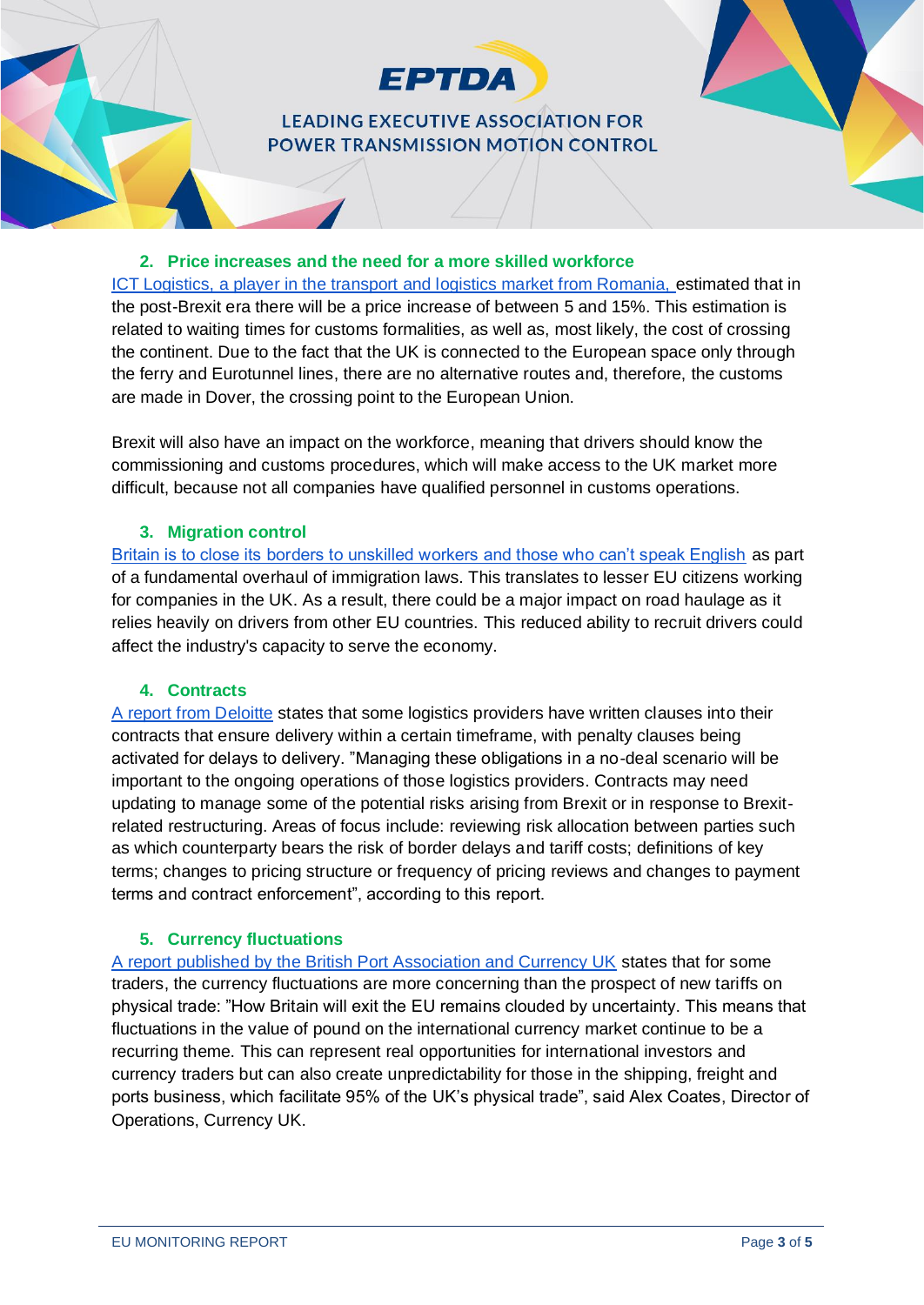

### **What can businesses do to prepare?**

EPTDA members that are affected one way or the other by Brexit should be prepared to face these challenges.

[Deloitte experts](https://www2.deloitte.com/content/dam/Deloitte/uk/Documents/international-markets/deloitte-uk-brexit-industry-insights-logistics.pdf) have made several recommendations for protecting your business:

- Ensure systems and procedures are in place to manage the increased volume of customs declarations for imports and exports.
- Logistics providers and their customers should work together on their Brexit preparation plans to understand what, if any, impact this will have on operations.
- Apply for the necessary licenses and permits; conduct a trade continuity and market access review to understand your exposure to third-country trade deals.
- Ramp up your operational response capability to manage disruption as and when it occurs, and review contractual commitments and penalty clauses relating to delivery times.
- Regularly communicate with the EU workforce to encourage status certification as early as possible. Establish a process that monitors member state changes to immigration and social security that could impact UK workers in the EU.
- Keep up to date on UK and EU government, European Commission and regulator announcements in the run-up to 31 October and beyond to stay up to date on policy changes.
- Develop a strategy for government engagement on the issues that matter most to the business in order to influence future policy.
- Manage all key stakeholders to identify commitments and expectations. Engage with audit committees and liaise with trade bodies and regulators on preparations.

## **Spotting the opportunities for the Logistics sector**

All of this may sound a bit of doom and gloom, but there are some bright spots emerging from this situation. For example, many transport firms are investing in new technologies like Big Data Analytics and Artificial Intelligence to help them plan more efficient routes, maintain a more efficient fleet of vehicles, and ensure that their vehicles are operating at maximum capacity.

The hope is that this approach will help to reduce transportation costs for logistics companies and the businesses they serve. Unfortunately, those companies that are unwilling or unable to invest in new technologies may experience trading difficulties, become uncompetitive, and risk being left behind.